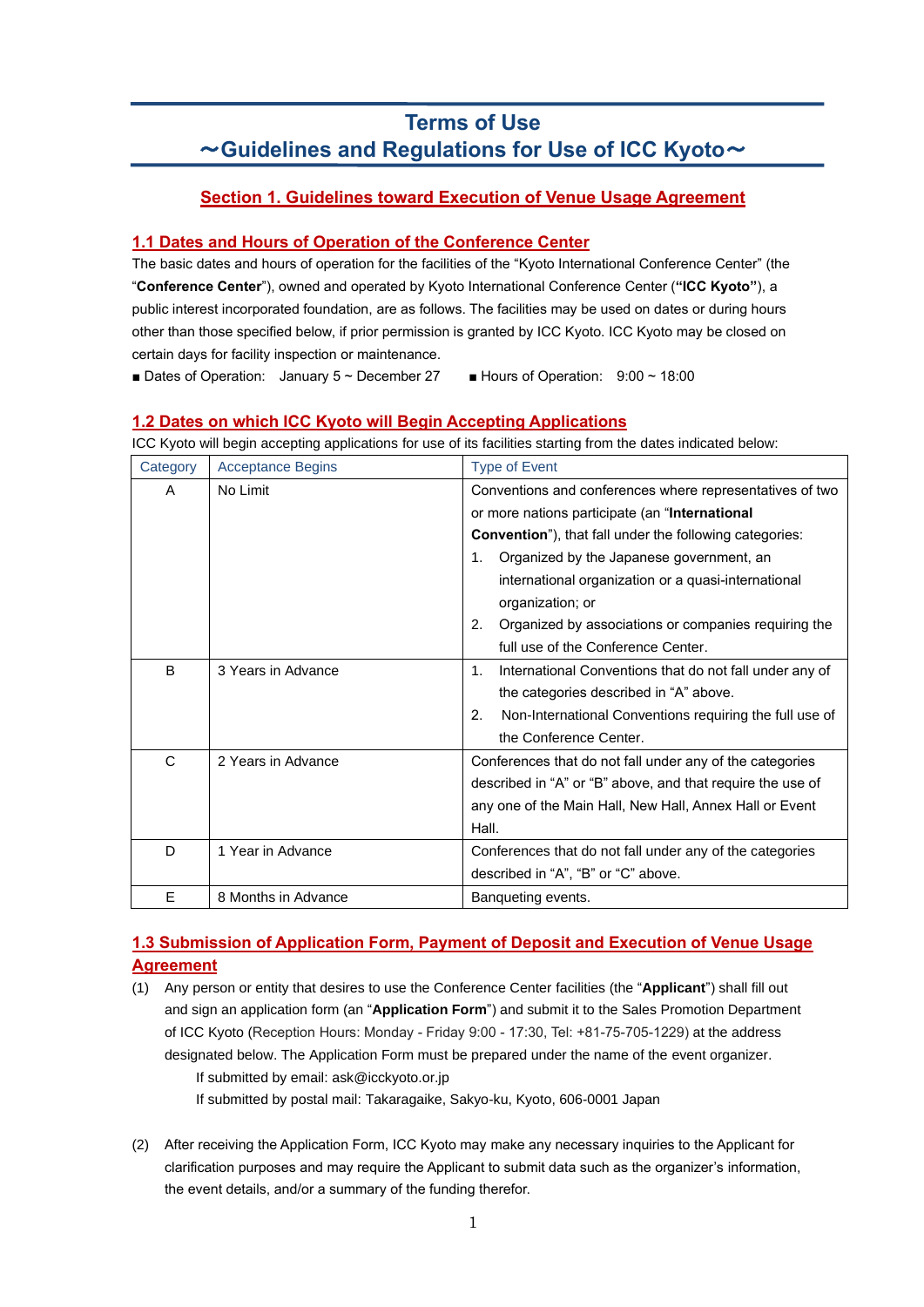(3) The Applicant and ICC Kyoto shall then execute a definitive agreement which contain terms and conditions for the Applicant's use of the Conference Center facilities (the "**Venue Usage Agreement**").

# **1.4 Rejection of Application by ICC Kyoto**

ICC Kyoto reserves the right to reject an application in the case of one or more of the following:

- i. The Applicant (in the case of an entity, any of its representatives, officers of persons who substantially controls its business) is an anti-social force, such as an organized crime group, a member of an organized crime group, an entity relating to an organized crime group, an extortionist threatening to disrupt shareholder meetings (*sokaiya*), or a political racketeering organization or organized crime syndicate (collectively, "**Anti-Social Forces**");
- ii. The Applicant constitutes or belongs to an Anti-Social Forces or is an affiliated organization or individual thereof;
- iii. The Applicant is deemed to make unreasonable demands in a violent, threatening, or intimidating manner or to behave in a similar manner;
- iv. ICC Kyoto has reasonable grounds to believe that the event to be organized by the Applicant may pose a risk of bringing ICC Kyoto into disrepute as an international conference center;
- v. ICC Kyoto has reasonable grounds to believe that the event to be organized by the Applicant may pose a risk of damaging the property or facilities of ICC Kyoto; or
- vi. The event to be organized by the Applicant may be construed as violating the purpose of ICC Kyoto.

# **1.5 Rescission Right**

Even after a Venue Usage Agreement is executed under which the right to use ICC Kyoto's facilities has been granted to the user (the "**User**"), in light of the nature of the Conference Center and the purpose of its foundation, in the case where any of the following situations arise, ICC Kyoto may ask the User to consider changing the date and time of use or the types and numbers of facilities to be used, and if ICC Kyoto and the User fail to reach an agreement on such change, ICC Kyoto may partially or wholly rescind the usage right granted, without being responsible for any loss or damage that may result therefrom:

- i. If a meeting is planned to be hosted by the Japanese government or any foreign government, where representatives of two (2) or more nations participate; or
- ii. If a meeting is planned to be hosted by an international organization or a quasi-international organization where representatives of two (2) or more nations participate.

#### **1.6 Termination of Venue Usage Agreement by ICC Kyoto**

In the case where one or more of the following apply, ICC Kyoto reserves the right to terminate the Venue Usage Agreement.

- i. Any of the items referred to in Article 1.4 above is found to be true;
- ii. The User fails to pay the Usage Fee (as defined below) on or before the payment due date and such failure is not cured within a reasonable period specified in ICC Kyoto's notice letter demanding payment;
- iii. Material information in the Application Form has been found to be false or ICC Kyoto judges that the purpose or the type of event differs from the information provided by User;
- iv. ICC Kyoto judges that it cannot guarantee a safe environment due to natural disasters or other unforeseeable circumstances;
- v. ICC Kyoto deems it inappropriate to grant permission for the use of its facilities for facility management and operational purposes;
- vi. The User becomes subject to or files a petition for the commencement of bankruptcy proceedings, civil rehabilitation proceedings, corporate reorganization proceedings, special liquidation proceedings, or any other insolvency proceedings similar thereto;
- vii. The User becomes subject to a disposition for suspension of transactions with a clearinghouse;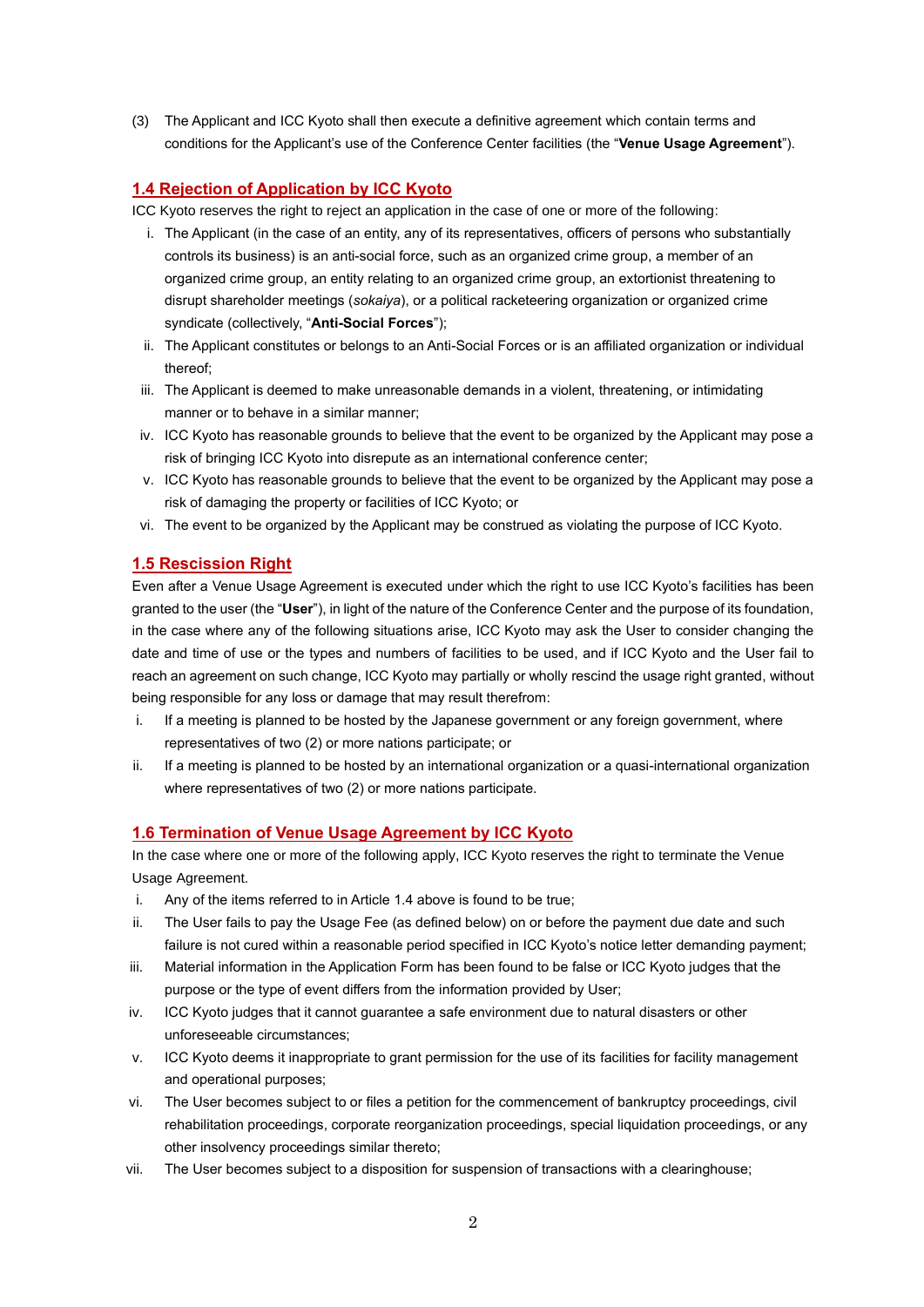- viii. The User becomes subject to compulsory execution, a petition for auction, a provisional order, a disposition of delinquency, or the like; or
- ix. There is a material change in the User's assets, credit or business by which ICC Kyoto acknowledges that it is difficult to continue the Venue Usage Agreement

# **Section 2. Key Terms on Usage Fee**

### **2.1 Payment of Usage Fee**

The amount, payment due date and method of payment of the usage fees for the facility (the "**Usage Fee"**) shall be specified in the Venue Usage Agreement. The Usage Fee shall be paid together with the applicable consumption tax thereon. The payment due date shall basically be designated in accordance with the following table.

| <b>Timing of Execution of</b>                           | <b>Payment Due Date</b>                                                                            | <b>Amount Due</b>        |  |
|---------------------------------------------------------|----------------------------------------------------------------------------------------------------|--------------------------|--|
| <b>Venue Usage Agreement</b>                            |                                                                                                    | (% of Usage Fee)         |  |
| More than 2 years in advance of the first day of<br>use | Upon execution<br>2 years before the event<br>1 year before the event<br>3 months before the event | 10%<br>10%<br>30%<br>50% |  |
| More than 1 year in advance and up to 2 years in        | Upon execution                                                                                     | 20%                      |  |
| advance of the first day of use                         | 1 year before the event                                                                            | 30%                      |  |
|                                                         | 3 months before the event                                                                          | 50%                      |  |
| More than 3 months in advance and up to 1 year          | Upon execution                                                                                     | 50%                      |  |
| in advance of the first day of use.                     | 3 months before the event                                                                          | 50%                      |  |
| Up to 3 months in advance of the first day of use.      | Upon execution                                                                                     | 100%                     |  |

#### **2.2 Cancellation Fee**

Cancellation after the execution of a Venue Usage Agreement shall incur a cancellation fee as described in the following table. The Usage Fee already paid in advance shall be applied to the cancellation fee.

#### **■Cancellation Fee**

| <b>Timing of Cancellation</b>                                                                     | Amount           |  |
|---------------------------------------------------------------------------------------------------|------------------|--|
|                                                                                                   | (% of Usage Fee) |  |
| Cancellation is made not less than 2 years prior to the first day of use                          | 10%              |  |
| Cancellation is made not less than 1 year and less than 2 years prior to the first<br>day of use  | <b>20%</b>       |  |
| Cancellation is made not less than 3 months and less than 1 year prior to the first<br>day of use | 50%              |  |
| Cancellation is made less than 3 months prior to the first day of use                             | 100%             |  |

# **2.3 Refund of Usage Fee**

In the event that ICC Kyoto's facilities become unavailable due to a congress or conference held by the Japanese government, foreign government or an international organization or if ICC Kyoto judges that safety cannot be guaranteed due to natural disasters or other unforeseeable circumstances, all or part of the Usage Fee that has been paid shall be refunded depending on the actual circumstances. The Usage Fee already paid shall not be refunded for any other reason.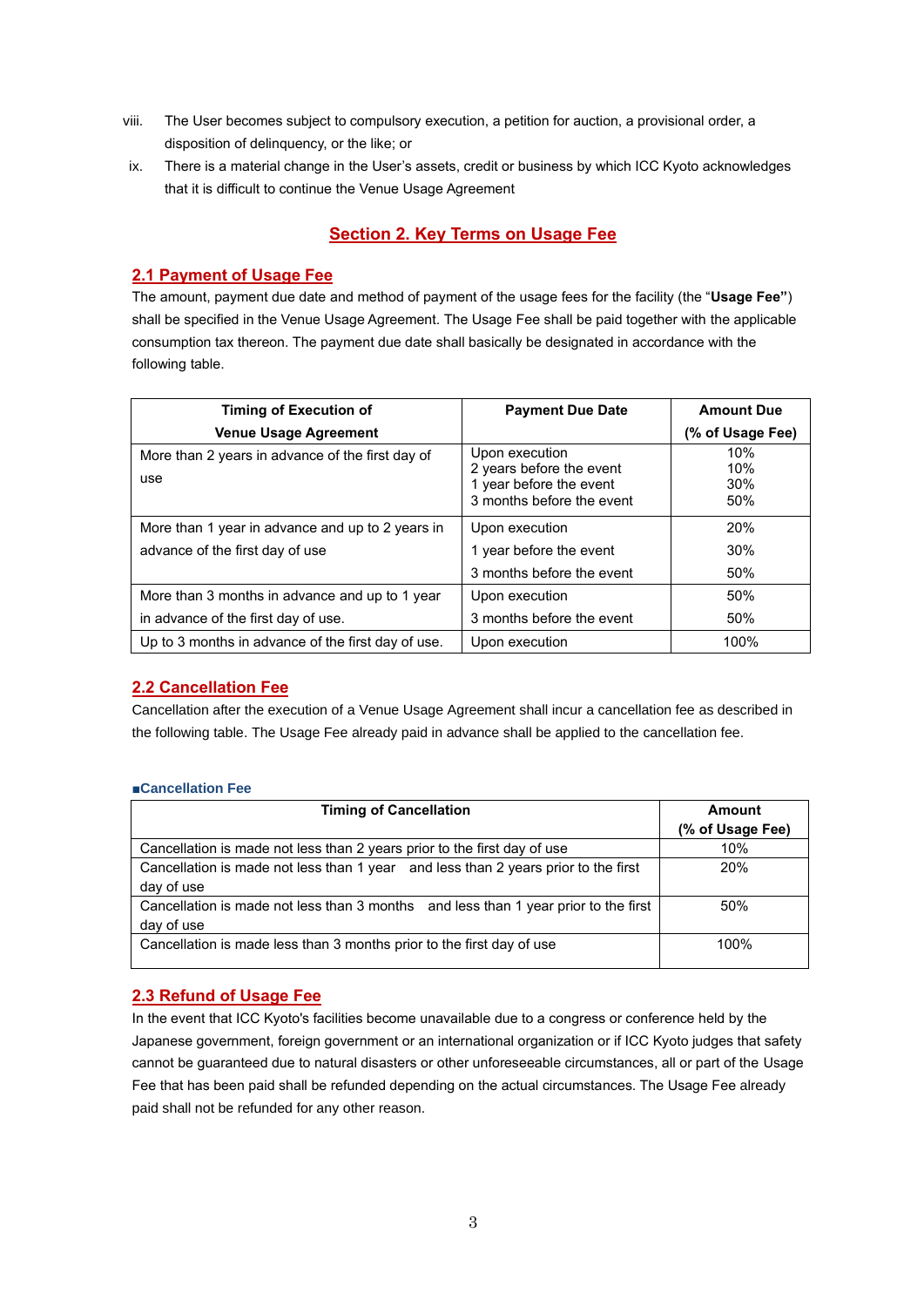# **Section 3. Equipment, Furniture, Display Materials, Personnel and Services**

### **3.1 Order and Final Estimate**

- (1) After the execution of the Venue Usage Agreement, but no later than one (1) month before the first day of use, the User is requested to have a detailed discussion with an ICC Kyoto representative about the use of equipment, furniture, display materials, personnel and services. The items and prices thereof are further described in the attached table. Thereafter, the User shall place an order with ICC Kyoto for the use thereof by no later than two (2) weeks before the first day of use.
- (2) The User may also request for addition of facility to be used and/or extension of hours of use. Subject to ICC Kyoto's confirmation of availability thereof, the User shall place an order with ICC Kyoto for such additional request by no later than two (2) weeks before the first day of use.
- (3) Upon receipt of the orders described in the preceding paragraphs, ICC Kyoto shall issue a "final estimate".

### **3.2 Charges**

Charges for equipment, furniture, display materials, personnel and services should be paid no later than two weeks before the use.

## **3.3 Changes and Cancellations**

Changes and cancellations of equipment, furniture, display materials, personnel and services after the issuance of a final estimate by ICC Kyoto shall incur cancellation fees as described in the following table.

| Operators and other personnel costs:          | 100% of the charges if cancellation is made within 2 |  |  |
|-----------------------------------------------|------------------------------------------------------|--|--|
|                                               | weeks before the work start date.                    |  |  |
| Equipment, furniture, display material, etc.: | 100% of the charges if cancellation is made within 1 |  |  |
|                                               | week before the usage start date.                    |  |  |

\*An earlier cancellation fee (100% of the charges) may occur for specialized arrangements.

\*All costs and fees actually incurred will be payable regardless of when the cancellation is made.

#### **3.4 Use of Equipment**

- (1) ICC Kyoto will provide equipment, furniture and display materials via designated suppliers who have received appropriate instructions from ICC Kyoto. Therefore, equipment, furniture and display materials cannot be brought in from outside without prior permission from ICC Kyoto, which shall be granted at ICC Kyoto's sole discretion in special cases when a strong need is recognized.
- (2) Furthermore, even if the prior permission described in the preceding paragraph is granted, furniture and display materials from outside must be carried into the facility in the presence of ICC Kyoto's staff, in which case an attendance fee will be incurred. ICC Kyoto may also charge a service fee based on the details and scale of handling these special arrangements.

# **Section 4**.**Catering Service**

Catering services within ICC Kyoto grounds will be provided by one or more vendors that are appointed by the User from among ICC Kyoto's designated vendors as described in the following table, and as a rule, no outside foodstuffs or beverages are allowed inside ICC Kyoto facilities.

|                                   | Main            | Annex | Event | <b>New</b> |
|-----------------------------------|-----------------|-------|-------|------------|
|                                   | <b>Building</b> | Hall  | Hall  | Hall       |
| <b>ICC Kyoto Catering Service</b> |                 |       |       |            |
| (In-House vendor)                 |                 |       |       |            |
| Outside vendor                    |                 |       |       |            |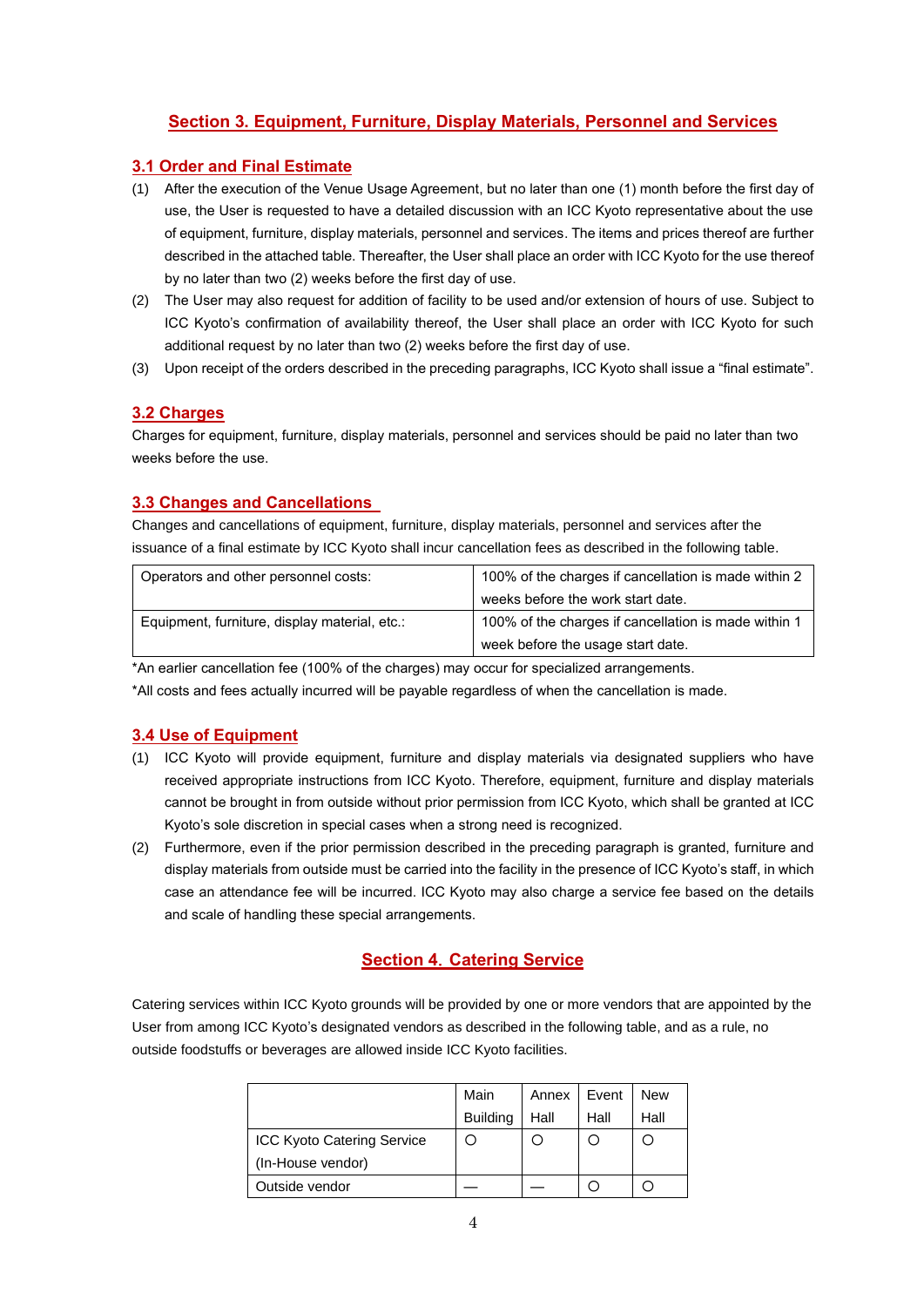# **Section 5. User's Responsibilities and Liabilities**

# **5.1 General**

The User must treat ICC Kyoto, its property, facilities and equipment, in good faith with the due care of a prudent manager.

#### **5.2 Safety**

The User shall ensure that adequate measures are taken to achieve a smooth and orderly event and shall provide proper guidance to participants in order to prevent accidents, as well as providing proper supervision of exhibits and displays to prevent theft. In addition, the User shall inspect and confirm the whereabouts of emergency exits, fire extinguishers, and other safety precautions and shall study ICC Kyoto's emergency evacuation procedures before the commencement of the event.

#### **5.3 Identification Cards**

The User shall ensure that conference attendees should wear identification cards or badges, and the User shall be responsible for providing such identification cards or badges at its own cost.

### **5.4 Security**

The User must consult with an ICC Kyoto representative in advance with regard to any additional security measures in the following circumstances:

- i. if the event is scheduled to be held early in the morning or late in the evening;
- ii. if the event is expected to attract a large number of visitors;
- iii. if the event could disrupt or interfere with other conferences; or
- iv. if ICC Kyoto considers that there is any need for extra security for any other reason.

Any extra security costs incurred as a result of such consultation must be borne by the User.

#### **5.5 Return**

The User shall return ICC Kyoto's facilities to their original condition promptly after use.

#### **5.6 Commercial Activity**

Any commercial activity carried out on ICC Kyoto's premises, such as advertising or the sale of goods, must be approved by ICC Kyoto in advance.

#### **5.7 Form Submission**

The User shall be responsible for submitting any documents required by relevant laws and regulations (application for permission, reports, etc.) to the relevant authority, including, without limitation, the respective fire department and public health department.

#### **5.8 Access by ICC Kyoto's Personnel**

The User must accept ICC Kyoto's personnel's entrance to any room in use for facility management and operation purposes whenever necessary.

#### **5.9 Smoking on the Premises**

The User must ensure that no smoking is permitted anywhere other than in the designated outside smoking areas.

### **5.10 No Transfer and Sub-Lease of the Right to Use**

The User may not transfer or sub-lease all or part of the right to the use of ICC Kyoto's facilities to any third party.